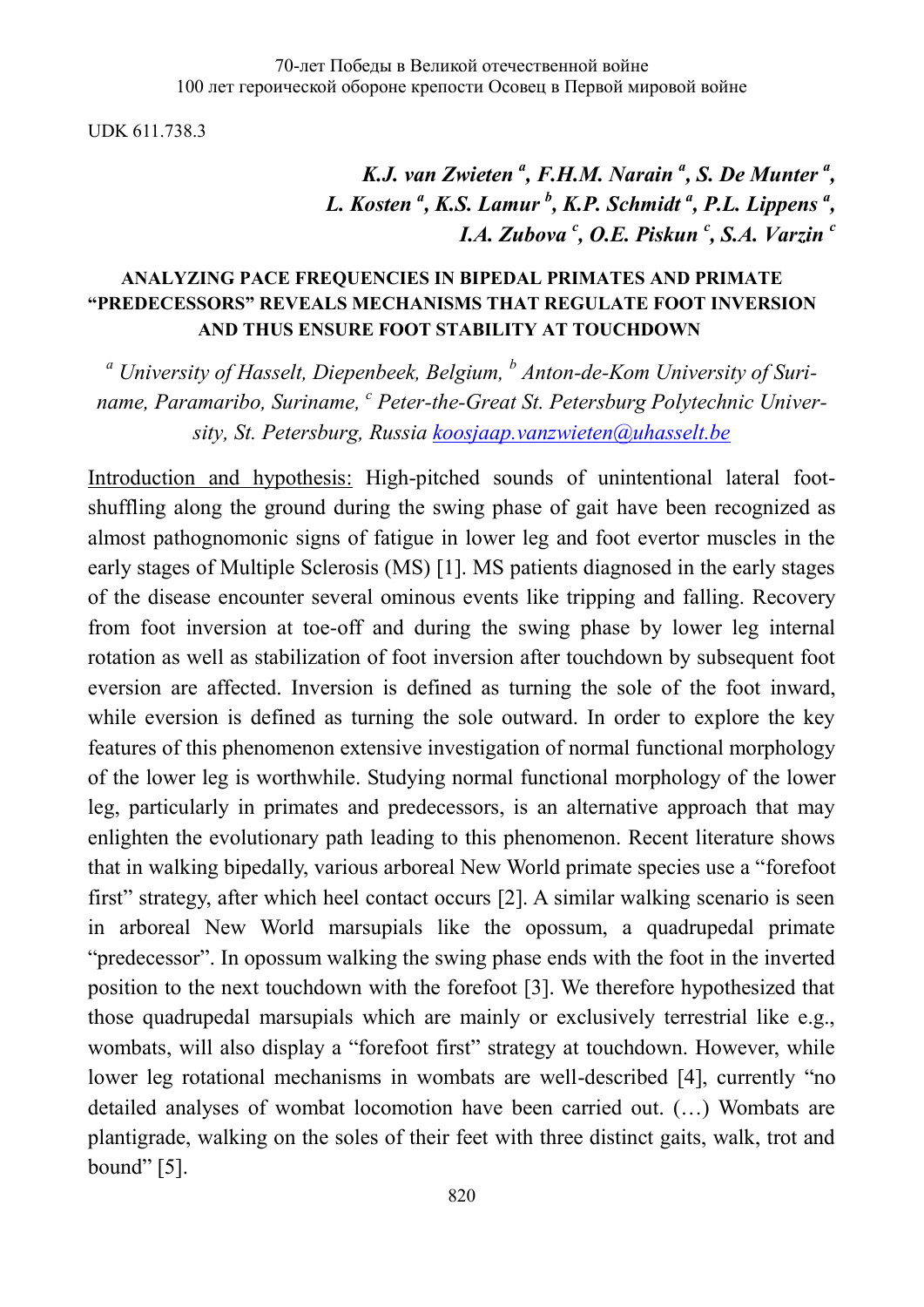Material and methods: Various semi-domesticated fully terrestrial *Vombatus ursinus* (common wombats) were videotaped (November 2013) before dusk, walking in their natural environments at Cradle Mountain Road (C132), Cradle Mountain, Tasmania. Following current guidelines, we took utmost care to leave all animals undisturbed [6]. Posterior and lateral views were analyzed frame by frame.

Observational results: Average wombat walking speed is about 2,5 km/h, with hind-limb pace frequencies of about 1 Hz. In man, this is : 0,5 Hz (walking) - 2,5 Hz (running) [3]. Wombat toe-off occurs with the foot in the everted position (Fig. 1). Halfway recovery there is inversion of the foot, coupled to shank external rotation (Fig. 2). At touchdown a "forefoot first" position is observed. The wombat recovery phase namely ends with a first ground-contact by the (presumably metatarsophalangeal) plantar pads [7, 8] (Fig. 3, red arrowhead), with the foot still in inversion. This is immediately followed by a rapid full foot placement, foot in eversion.

Conclusion: Marsupials such as wombats, though being exclusively quadrupedal and non-arboreal, show basically the same strategies of foot eversion to ensure safe touchdown as bipedally walking arboreal New World primate species [2], with morphologically guided adjustments. Analyzing this hopefully helps to understand gait training problems in patients too, with emphasis on foot inversion and eversion.

Acknowledgements: The authors gratefully acknowledge Jikke van Osnabrugge, PT for making the videos.



## References.

1. van Zwieten KJ, Narain FHM, Kosten L, Wens I, Eijnde BO, Vandersteen M, Schmidt KP (2013) Reappraisal of gait patterns in minimally impaired Multiple Sclerosis patients reveals characteristic foot shuffling sounds. International Sound and Vibration Digest, 14, 1, 5-6.